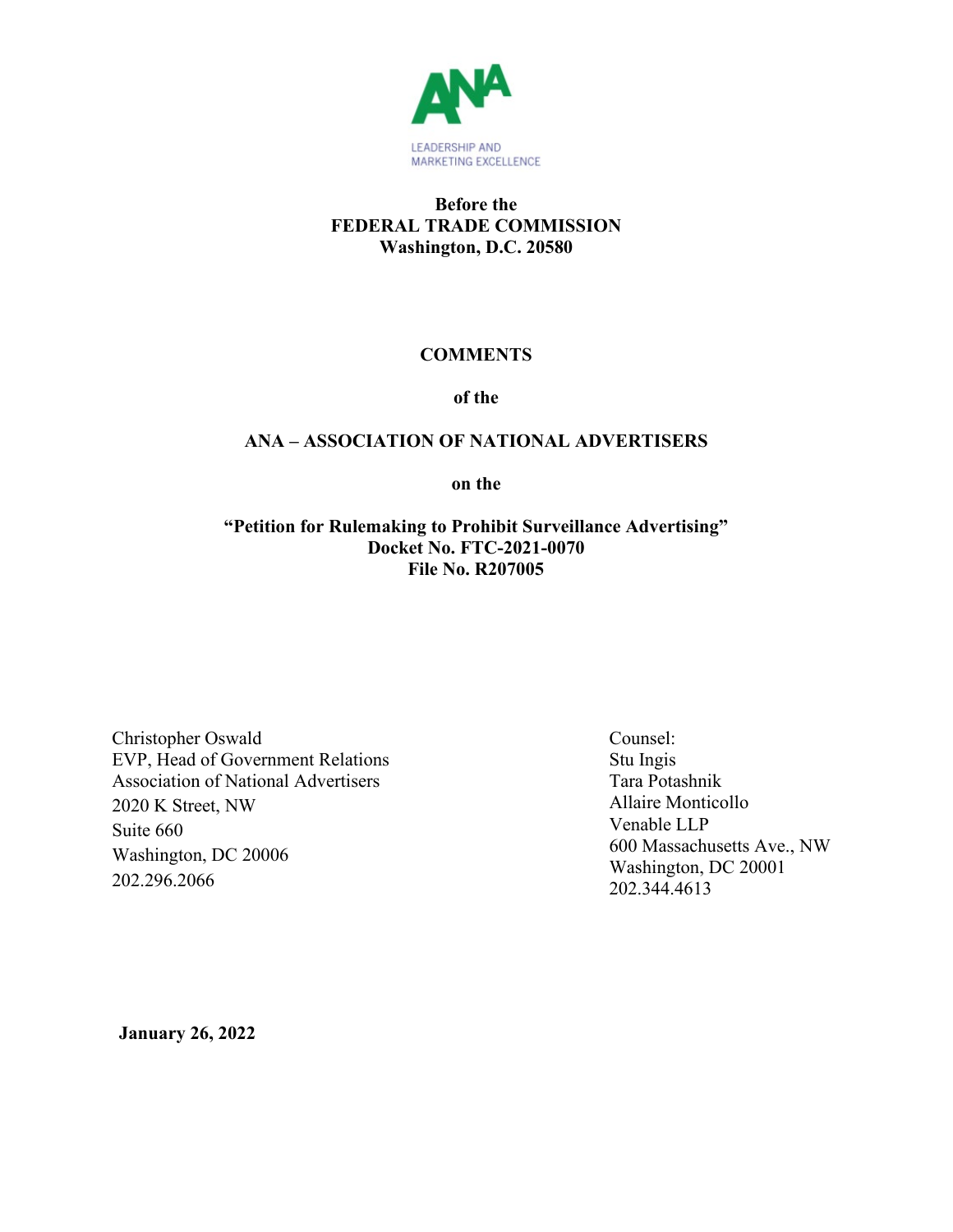On behalf of ANA – Association of National Advertisers ("ANA"), we provide comments in response to the Federal Trade Commission's ("FTC" or "Commission") December 27, 2021 request for public comment on the "Petition for Rulemaking to Prohibit Surveillance Advertising" ("Petition") submitted by Accountable Tech ("Petitioner").<sup>1</sup> The Petition asks the FTC to ban "surveillance advertising," because, in the Petitioner's view, the vaguely defined practice always leads to unfair competition. This assertion is baseless, and it ignores the significant and irrefutable benefits, including enhanced competitive opportunities for many Internet participants, that data-driven advertising brings to consumers and businesses alike. The FTC should deny this petition and should not engage in a rulemaking to ban "surveillance advertising" as an unfair method of competition ("UMC").

The mission of the ANA is to drive growth for marketing professionals, brands and businesses, the industry, and humanity. The ANA serves the marketing needs of 20,000 brands by leveraging the 12-point ANA Growth Agenda, which has been endorsed by the Global CMO Growth Council. The ANA's membership consists of U.S. and international companies, including client-side marketers, nonprofits, fundraisers, and marketing solutions providers (data science and technology companies, ad agencies, publishers, media companies, suppliers, and vendors). The ANA creates Marketing Growth Champions by serving, educating, and advocating for more than 50,000 industry members that collectively invest more than \$400 billion in marketing and advertising annually. Our members include small, mid-size, and large firms, and virtually all of them engage in or benefit from data-driven advertising, including interest-based advertising ("IBA") practices that give consumers access to relevant information, messaging, and advertisements at the right time and in the right place.

Although the Petition asks the FTC to issue a blanket ban on "surveillance advertising," it provides no clear definition of the practice. The Petition states "surveillance advertising" includes "1) an information or communication platform collecting personal data and 2) targeting advertisements at users, based on that personal data, as they traverse the Internet, including other digital platforms."<sup>[2](#page-1-0)</sup> These elements suggest the Petitioner is asking the FTC to outlaw any use of personal data to target messaging, including IBA and all other forms of data-driven advertising, whether online or offline. It also implies that the proposed ban may extend to information "based on" personal data, and potentially deidentified data sets that power statistical analyses and research that benefit consumers. Such a ban would result in a swift decrease in the availability of accessible information for consumers, cripple the economy, and disproportionately impact small and mid-size businesses. The Petition purposefully capitalizes on negative connotations implied by the term "surveillance" to hyperbolize the alleged harms it discusses; "surveillance" is used in the Petition as a pejorative term and not as an analytical construct.

Reaching audiences with the assistance of data-driven advertising existed long before the emergence of the commercial Internet, reinforcing the reality that data-driven advertising is not anticompetitive by nature. For example, targeted billboard and print advertisements have existed for over a century, and like IBA, they are structured to be relevant to the interests and needs of the individuals who will likely encounter them. Data-driven advertising is the reason it would be

<sup>1</sup> Accountable Tech, *Petition for Rulemaking to Prohibit Surveillance Advertising* (Dec. 27, 2021), located [here](https://www.regulations.gov/document/FTC-2021-0070-0002) (hereinafter, "Petition").

<span id="page-1-0"></span> $^{2}$  *Id.* at 60.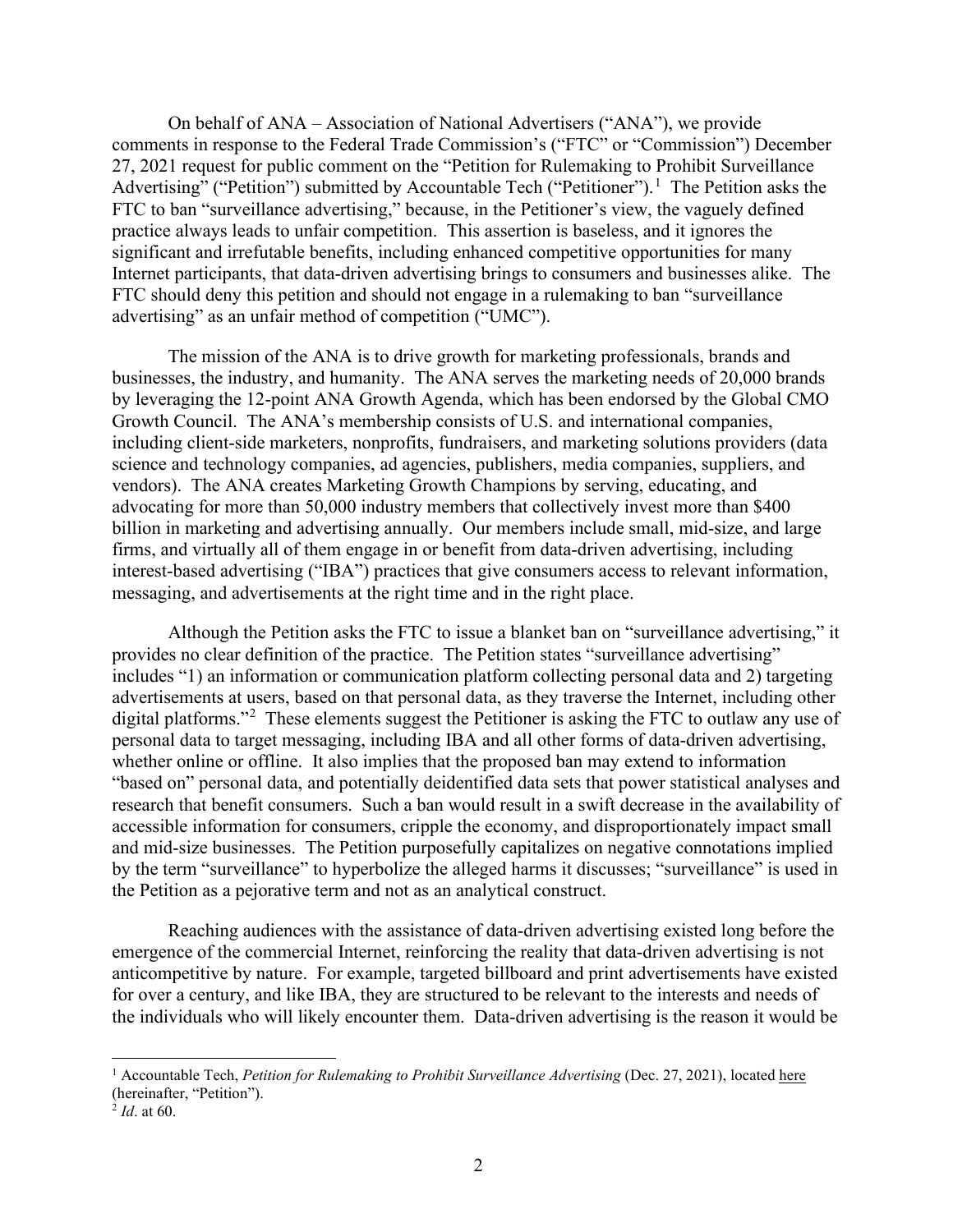just as unlikely to come across a billboard in Florida advertising snow tires as it would be to read a local newsletter in a town in Ohio promoting a garage sale taking place in Arizona. In the online environment, it is what helps make sure that an auto dealership in California is not advertising to a consumer in Georgia or that someone who is not in the market to purchase a car is sent new car offerings. All of this, of course, benefits consumers in that they are not receiving irrelevant advertising and instead receive advertising regarding products and services that they are likely to be interested at the time they are interested. Given the longstanding existence of data-driven advertising in both online and offline contexts that predate the formation of the companies and platforms named in the Petition, it is unclear why the Petition concludes that "surveillance advertising" itself is harmful to consumers or anticompetitive in nature. The vibrant ecosystem of companies participating in the advertising industry, the enhanced ability of ease of market entry through the use of IBA by many start-up and other companies, the consumer benefits data-driven advertising provides, the ability for individuals to exercise control over IBA, and the undeniable purchase-stimulating impact data-driven advertising has contributed to the economy demonstrate that this conclusion is unfounded.

Advertising generates immense benefits for consumers, businesses, and society at-large, and it serves as a foundational pillar supporting the modern American way of life. Consumers receive virtually free access to massive amounts of information online in large part due to the adsubsidized Internet. Additionally, thanks to data-driven advertising, consumers are presented with advertisements and messaging that is tailored to them, thereby benefitting consumers by giving them information that is useful and maximizing efficiency in businesses' interactions with their existing and prospective customers. Marketplace competition is clearly enhanced by consumers receiving relevant, timely, truthful information. The Petition inaccurately alleges that "surveillance advertising" intrinsically is the source of certain harms, such as discrimination, exploitation of kids and teens, extremism, and misinformation.<sup>[3](#page-2-0)</sup> Despite these bold allegations, the Petition fails to establish any causal connection between the practice of generating relevant advertisements for consumers related to products and services they may wish to buy and the harms discussed in the Petition. Moreover, the FTC has demonstrated its ability to step in and penalize such activity through enforcement actions and adjudication.<sup>[4](#page-2-1)</sup>

A ban on "surveillance advertising" would be the most extreme and aggressive form of regulation the FTC could choose to take in the name of limiting UMC and, as a result, the Commission should deny the Petitioner's request for rulemaking. Other steps, short of a ban on "surveillance advertising" via a UMC regulation, can help deter anticompetitive conduct to the extent it may exist and help ensure consumer protection while preserving the economic and societal benefits of data-driven advertising.

The following comments first discuss the value of advertising to clarify that there exists a well-established connection between data-driven advertising and benefits to consumers and the economy, while there is no clear link between the practice and the harms alleged by the Petition. Our comments next discuss the FTC's alleged authority to issue a UMC rule; it is unclear that the Commission may issue a sweeping regulation regarding "surveillance advertising." Finally,

<span id="page-2-0"></span><sup>3</sup> *Id*. at 31-34.

<span id="page-2-1"></span><sup>4</sup> *See, e.g.,* Stipulated Order for Permanent Injunction and Civil Penalty Judgment, *U.S. v. Kuuhuub, Inc. et al.* (Case No.: 21-cv-01758) (Jul. 21, 2021); Consent Order, *U.S. v. Quickwork LLC, et al.* (Case No.: 4:21-cv-00437-RLW) (May 5, 2021).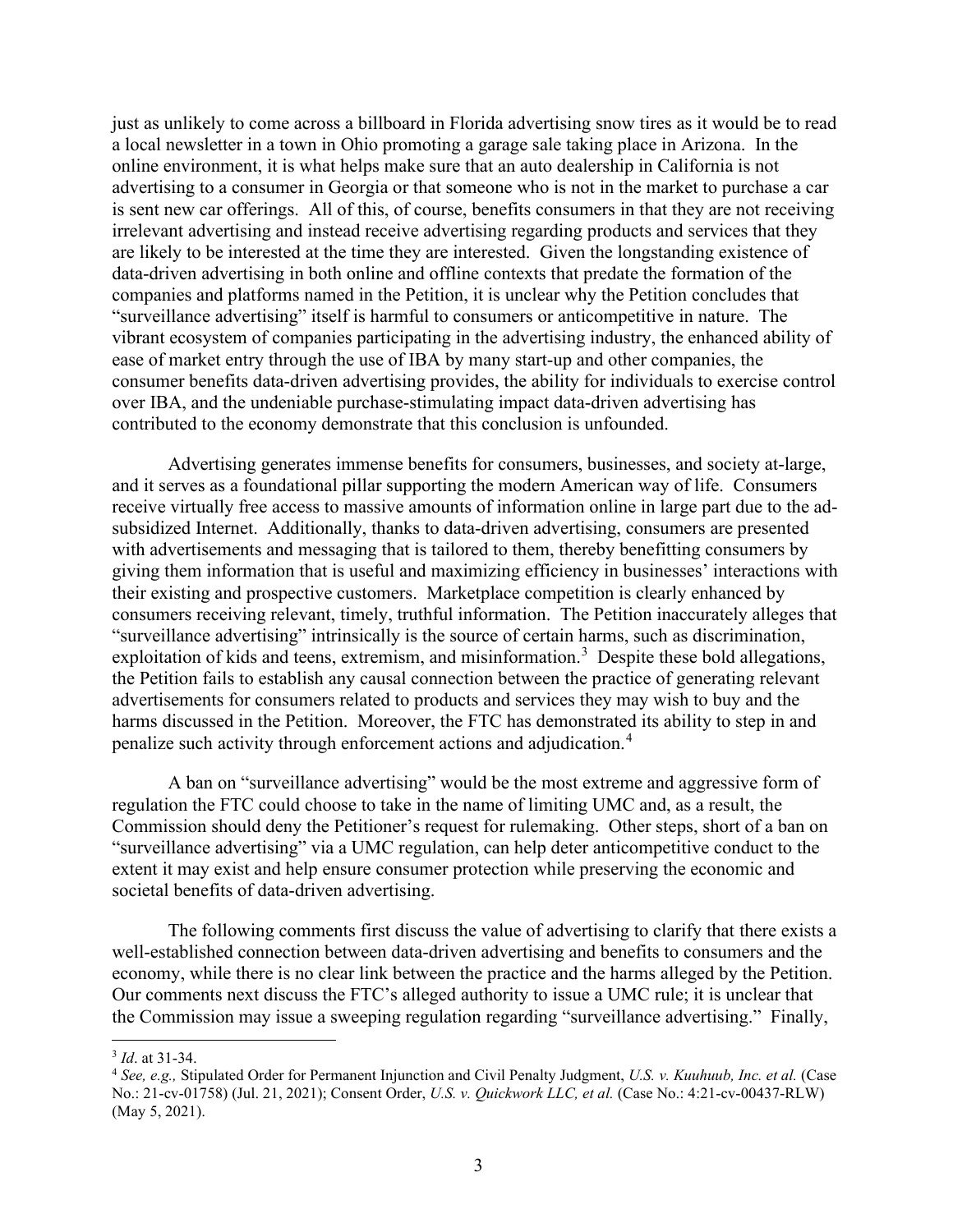we raise the all-too-real possibility that anticompetitive aims could, in fact, be the impetus behind the Petitioner's request for rulemaking.

### **I. Advertising in General and IBA in Particular Yield Significant Value to Society and the Economy**

For more than a century, companies have used advertising to reach the "right" audiences for their products and services in offline environments. In the past thirty years, such techniques have expanded to the online environment, helping businesses provide customized, relevant offerings to an even broader consumer audience and helping them to identify interested audience members more quickly, thereby fueling unprecedented economic growth. This growth has occurred in an environment that continues to focus on expanding transparency and limiting harms to consumers. Within this current framework, the responsible use of data for marketing purposes has helped drive innovation and fuel the U.S. economy.

The Petition's claims that "surveillance advertising" harms consumers and the economy are not supported by research, and the Petition paints an inaccurate picture of the data-driven advertising ecosystem. The Petition alleges four harms that it attributes to "surveillance advertising," but it draws no causal connection between the stated harms and data-driven advertising practices. The Petition also does not address the vast benefits consumers and the economy receive from data-driven advertising. The Petition thus presents a skewed view of advertising practices by failing to acknowledge the ways data-driven advertising has enriched the lives of consumers and strengthened the economy.

Courts have invalidated legal attempts to prohibit advertising and have affirmed that advertising is entitled to First Amendment protections under commercial free speech doctrine, as discussed in more detail below. Businesses have long used information about existing and would-be customers to tailor messaging to them so it is relevant and actionable, and consumers have a First Amendment free speech right to receive truthful information from advertisements. The benefits advertising provides to consumers, businesses, and society at-large cannot be understated; advertising drives a healthy, vibrant economy; generates immense value for individuals by giving them access to critical messaging and content; and contributes to a robust marketplace where businesses of all sizes can reach consumers and compete.

In particular, in the past three decades IBA has generated massive gains in United States ("U.S.") gross domestic product ("GDP") and has created employment opportunities for individuals living throughout the country. IBA has also supported the existence of an open web, where information, news, content, and online products and services can be accessed by consumers at little or no cost to them. Additionally, despite the Petition's focus on alleged consumer harms generated by "surveillance advertising," consumers have actually indicated that they value the ad-based model of the Internet, and they are aware of their ability to opt out of IBA at any time. Finally, IBA supports a variety of companies in the marketplace. From small to midsize to large firms, IBA enhances businesses' ability to compete and reach consumers at scale. For these reasons, as explained in more depth below, the Commission should demur from undertaking to ban the practice outright via regulation.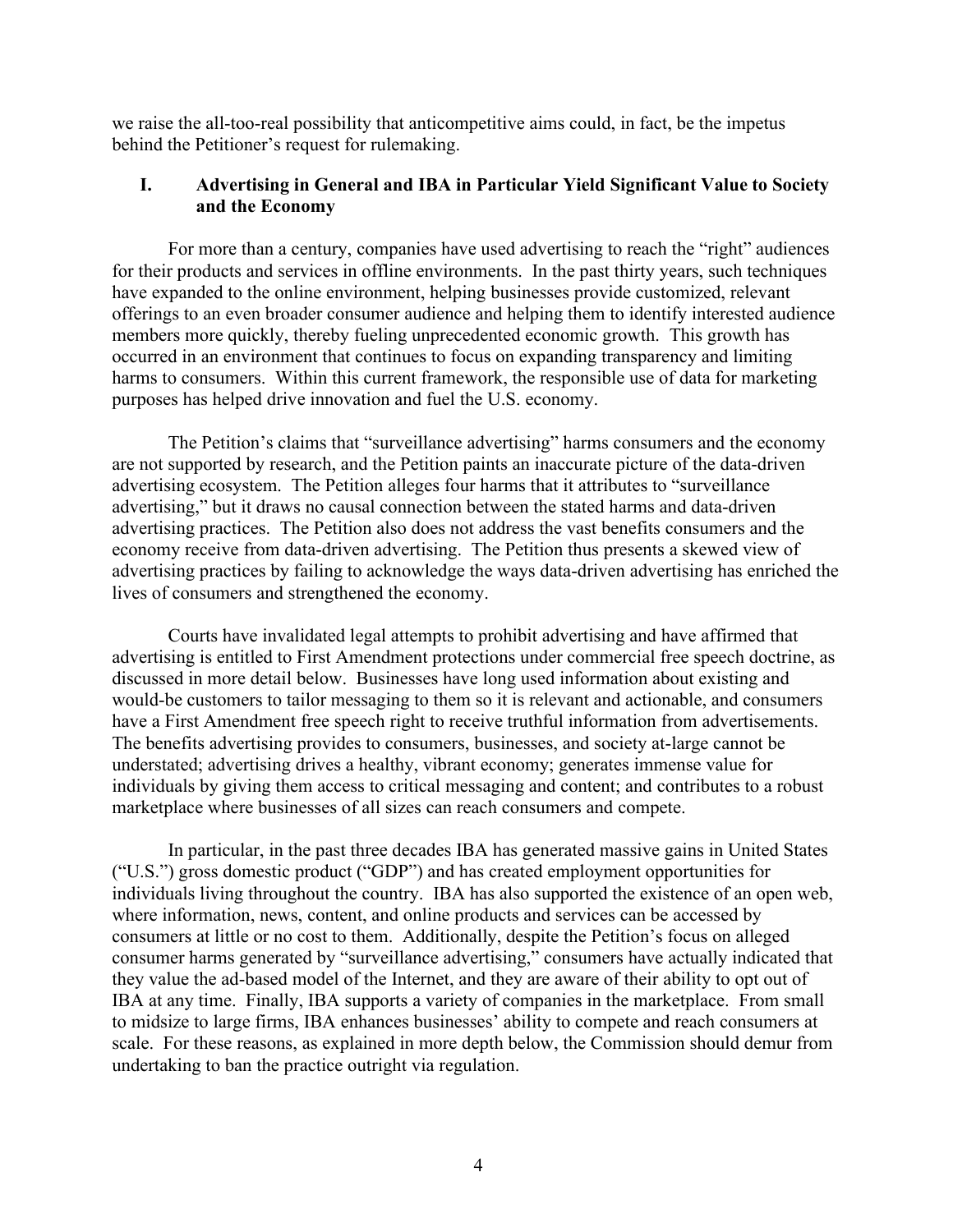#### *A. Advertising Is Protected Under the First Amendment and A Ban Would Not Pass Constitutional Muster*

If the FTC were to issue a UMC regulation banning IBA or other forms of data-driven advertising, such regulations would likely run afoul of the First Amendment. The First Amendment protects speech that is not misleading or in furtherance of an illegal activity. Courts have long affirmed First Amendment protections for advertising under commercial free speech doctrine by making clear that individuals, businesses, and society in general have strong interests in the free flow of commercial information. Advertising brings immense value to consumers and society, and the overwhelming majority of it is not false, deceptive, or illegal. As such, advertising is entitled to strong commercial free speech protections.

Commercial free speech includes the right of businesses to communicate with consumers without undue hindrance, and courts have struck down previous laws that have banned advertising. For example, the Supreme Court in 1999 unanimously held that a federal ban on advertisements for lawful private casinos was an illegal regulation on commercial free speech.<sup>[5](#page-4-0)</sup> The Court found that the government's ban would not curtail harmful practices, and as a result the ban unreasonably prohibited a specific type of speech. Furthermore, in similar cases, the Court has noted the importance of commercial free speech to consumers by stating:

"Freedom of speech presupposes a willing speaker. But where a speaker exists, as is the case here, the protection afforded is to the communication, to its source and to its recipients both…. We acknowledge[] that this Court has referred to a First Amendment right to 'receive information and ideas,' and that freedom of speech 'necessarily protects the right to receive.'… If there is a right to advertise, there is a reciprocal right to receive the advertising… ."[6](#page-4-1)

First Amendment commercial free speech protections for advertising therefore serve to advance the interests of consumers and businesses alike. The dissemination of data collected by a business is constitutionally protected free speech.<sup>[7](#page-4-2)</sup> In order for a regulation restricting commercial speech to pass constitutional muster, (1) the state must assert a substantial interest in restricting the speech, (2) the regulation must directly and materially advance that interest, and (3) the regulation must be narrowly tailored to serve that interest. $8$ 

The Petition articulates no clear government interest in a wholesale ban of "surveillance advertising," and it is unclear that the government would be able to establish a clear substantial interest in such a ban if it were to promulgate UMC rules to prohibit the activity. Even assuming *arguendo* that the government could articulate a substantial interest in prohibiting anticompetitive activity, it is not at all clear from the Petition that a ban on advertising would

<span id="page-4-0"></span><sup>5</sup> *Greater New Orleans Broadcasting Assn., Inc. v. United States,* 527 U.S. 173 (1999) .

<span id="page-4-1"></span><sup>6</sup> *Va. Pharmacy Bd. v. Va. Consumer Council,* 425 U.S. 756-57 (1976); *Sorrell et. al. v. IMS Health Inc.*, 564 U.S. 552, 570-71 (2011).

<span id="page-4-2"></span><sup>7</sup> *See Individual Reference Services Group, Inc. v. F.T.C.*, 145 F. Supp. 2d 6, 41 (D.D.C. 2001); *Boetler v. Advance Magazine Publishers Inc.*, 210 F. Supp. 3d 579, 597 (S.D.N.Y. 2016); *Sorrell et. al. v. IMS Health Inc.*, 564 U.S.

<span id="page-4-3"></span><sup>552,</sup> 571-72 (2011). 8 *Individual Reference Services Group, Inc. v. F.T.C.*, <sup>145</sup> F. Supp. 2d 6, <sup>41</sup> (D.D.C. 2001); *see also Central Hudson Gas and Electric Corp. v. Public Serv. Comm'n*, 447 U.S. 557, 566 (1980).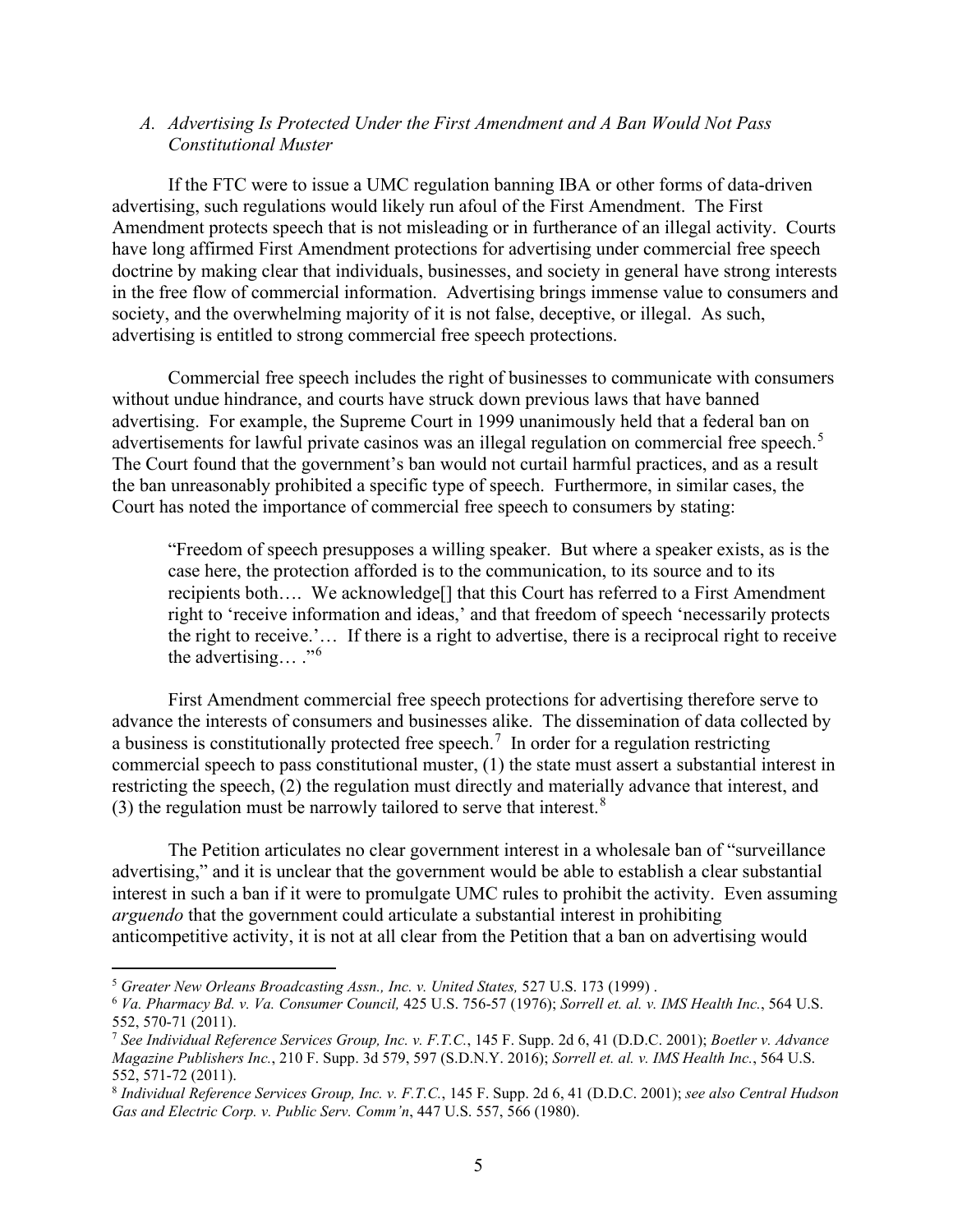directly advance that interest. In fact, as set forth in more detail in Section I.E below, banning the practice would hinder—rather than advance—a vibrant, competitive marketplace for datadriven advertising. A ban on data-driven advertising is also far from narrowly tailored. Prohibiting the practice would be the most extreme form of regulation the Commission could choose to pursue in the name of advancing its alleged substantial interest. As a result, if the FTC were to issue a blanket rule banning "surveillance advertising," such a ban would likely be struck down in the courts as an illegal abridgement of bedrock First Amendment protections.

#### *B. Data-Driven Advertising Contributes to U.S. GDP and Fuels Economic Growth*

Data-driven advertising has created significant growth in U.S. GDP and has generated jobs and employment opportunities that power the economy. The growth in advertising-related economic benefits continues to compound. According to one study, the Internet economy's contribution to US GDP via IBA has grown 22 percent per year since  $2016$ .<sup>[9](#page-5-0)</sup> Moreover, datadriven advertising is responsible for a significant overall portion of US GDP. In 2020, the Internet economy contributed \$2.45 trillion to the U.S.'s  $$21.18$  trillion GDP.<sup>[10](#page-5-1)</sup> Those figures suggest that data-driven advertising is responsible for more than 10% of the total monetary value of all the goods and services produced within the United States' borders.<sup>[11](#page-5-2)</sup>

The contributions of advertising, including data-driven advertising, to U.S. GDP are mirrored by its contributions to U.S. employment. For every million dollars spent on advertising in 2020, 83 American jobs were supported across a wide swath of industries throughout the economy.<sup>12</sup> This figure shows that advertising, including data-driven advertising, not only serves consumers receiving relevant and useful messaging, but in a broader sense, the advertising industry serves individuals who are employed in industries that depend on the practice. In 2020, advertising contributed \$2.1 trillion in salaries and wages to such individuals, representing 18.2% of total labor income in the United States during that year.<sup>[13](#page-5-4)</sup> The average salary for jobs ultimately supported by advertising was over \$73K or 12% above the national average.<sup>14</sup>

Presently, more than 17 million Americans are employed in jobs generated by the commercial Internet.[15](#page-5-6) Additionally, many of these jobs have been created by small to mid-size firms rather than by large companies. In fact, in 2020 more Internet jobs were created by small firms and self-employed individuals (38 percent) than by the largest Internet companies (34 percent).<sup>[16](#page-5-7)</sup> Moreover, consistent with the general movement of brand spending towards online media, more than half of the employment in the advertising and media fields is related to the commercial Internet, which is powered by IBA.<sup>[17](#page-5-8)</sup>

<span id="page-5-0"></span><sup>9</sup> *See* John Deighton and Leora Kornfeld, *The Economic Impact of the Market-Making Internet*, INTERACTIVE ADVERTISING BUREAU, 5 (Oct. 18, 2021), located at [https://www.iab.com/wp-](https://www.iab.com/wp-content/uploads/2021/10/IAB_Economic_Impact_of_the_Market-Making_Internet_Study_2021-10.pdf)

[content/uploads/2021/10/IAB\\_Economic\\_Impact\\_of\\_the\\_Market-Making\\_Internet\\_Study\\_2021-10.pdf](https://www.iab.com/wp-content/uploads/2021/10/IAB_Economic_Impact_of_the_Market-Making_Internet_Study_2021-10.pdf) (hereinafter, "Deighton & Kornfield 2021").

<span id="page-5-1"></span> $10$  *Id.* 

<span id="page-5-2"></span><sup>11</sup> *See id.*

<span id="page-5-3"></span><sup>12</sup> *See* IHS Markit, *The economic impact of advertising on the US economy 2018 – 2026* at 5 (Nov. 2021).

<span id="page-5-4"></span><sup>13</sup> *See id.* at 13.

<span id="page-5-5"></span><sup>14</sup> *See id.* at 5.

<span id="page-5-6"></span><sup>&</sup>lt;sup>15</sup> Deighton & Kornfield 2021, at 5.

<sup>16</sup> *Id*. at 6.

<span id="page-5-8"></span><span id="page-5-7"></span><sup>17</sup> *Id.* at 8.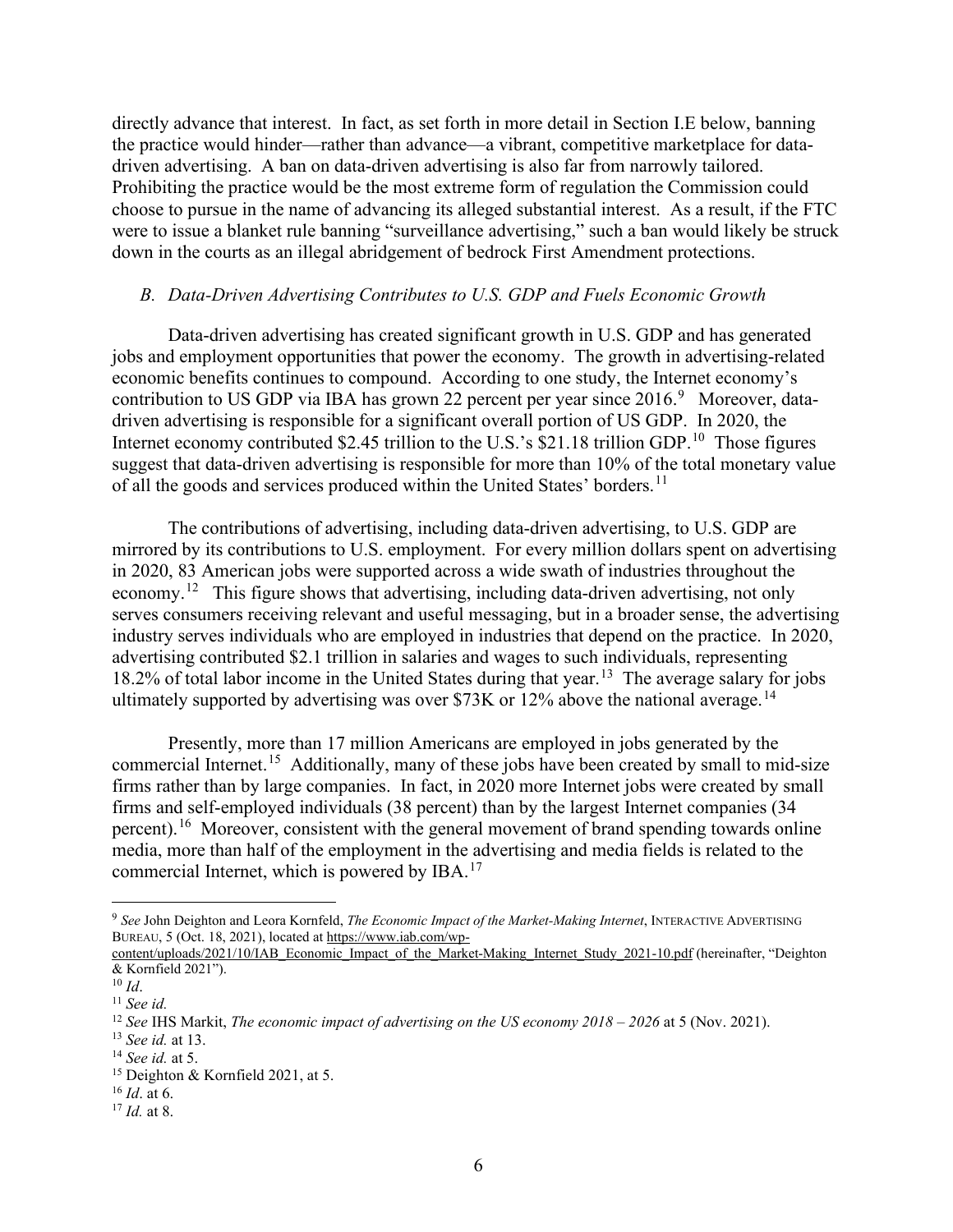Additionally, IBA serves as a more effective kind of advertising than other digital advertising techniques such as contextual advertising. IBA is the main driver of economic value for small and mid-sized publishers that do not have access to direct advertising sales.<sup>18</sup> IBA allows businesses to reach consumers with advertisements and messages that are relevant to them, while contextual advertising is more limited because it focuses solely on the content of websites. Many studies support the benefits of increased granularity in targeting. "[A] number of empirical studies have confirmed the benefits of targeted advertising for both sides of the market. Even accounting for the selection bias (due to a higher baseline probability that a targeted group is more likely to buy the product with or without advertising), multiple empirical studies find that targeted advertising is more effective than non-targeted advertising."<sup>19</sup> Moreover, scholars are quick to point out more invasive forms of contextual advertising that could raise concerns, particularly in a world where businesses cannot access or use IBA.<sup>[20](#page-6-2)</sup>

Legal requirements that threaten the very existence of data-driven advertising also jeopardize our country's economy and individuals' employment. Overly restrictive requirements that hinder or place an outright ban on reasonable advertising practices such as IBA could yield tens of billions of dollars in losses for the U.S. economy.[21](#page-6-3) These limits or bans would also create barriers to entry of new market entrants and smaller and mid-sized companies that do not have wide access to first party data. It is therefore incumbent upon leaders in government and industry to work together to develop a privacy model that will allow advertising to continue to drive the economy while ensuring consumers are well protected and understand their rights with respect to advertising technologies. A ban on data-driven advertising would detrimentally impact U.S. GDP, American businesses, consumers, and more than 17 million individuals who are employed in the industry.

### *C. Data-Driven Advertising Subsidizes Consumers' Access to Online Content and Helps Provide Messaging to Consumers for Their Benefit*

Data-driven advertising provides significant benefits to consumers that would not exist if the practice were to be outlawed entirely. One clear example of the consumer benefit from datadriven advertising is its support and enablement of free and low-cost content and services that publishers offer consumers online (including news, research, video, music, games, and more). Without data-driven advertising, many online content and service providers may elect to adopt a subscription-based model, where content would be accessible to a consumer only upon payment of a fee. An increase in subscription-based services would change the egalitarian nature of the Internet, with consumers of means able to access cutting edge content and services while consumers with less expendable income would not be able to access such information. Datadriven advertising practices such as IBA allow the Internet to remain open and accessible to all by helping to make crucial content widely available for free or at a low cost.

<span id="page-6-0"></span><sup>18</sup> *Id.* at 6.

<span id="page-6-1"></span><sup>19</sup> Jura Liaukonyte, *Personalized and Social Commerce* at 14 (May 2021).

<span id="page-6-2"></span><sup>20</sup> *See generally* Alexander Bleier, *On the Viability of Contextual Advertising as a Privacy-Preserving Alternative to Behavioral Advertising on the Web* (Dec. 7, 2021).

<span id="page-6-3"></span><sup>21</sup> *See* John Deighton, *The Socioeconomic Impact of Internet Tracking,* 4 (Feb. 2020), located at [https://www.iab.com/wp](https://www.iab.com/wp-content/uploads/2020/02/The-Socio-Economic-Impact-of-Internet-Tracking.pdf)[content/uploads/2020/02/The-Socio-Economic-Impact-of-Internet-Tracking.pdf.](https://www.iab.com/wp-content/uploads/2020/02/The-Socio-Economic-Impact-of-Internet-Tracking.pdf)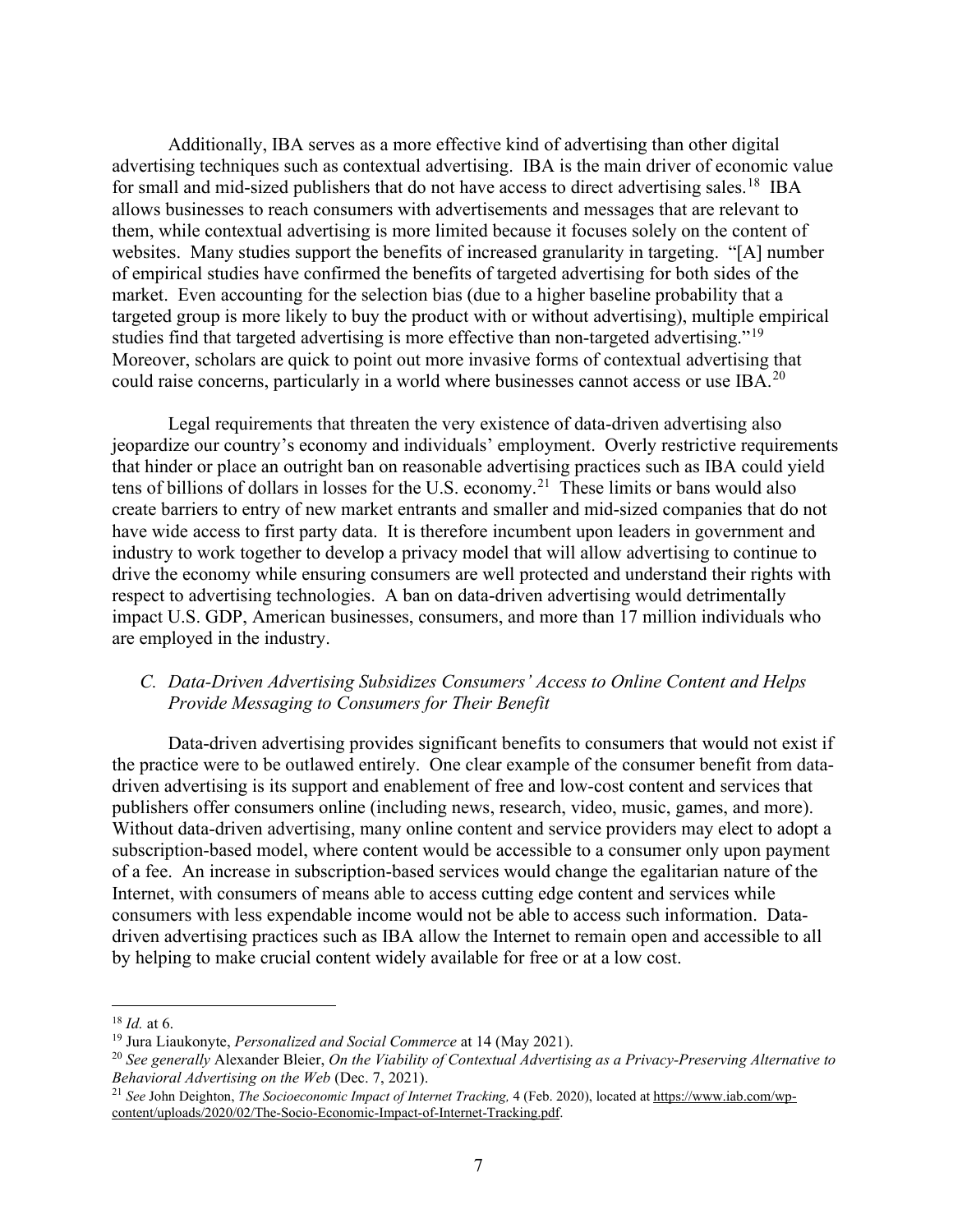While the Petition's request that the FTC ban "surveillance advertising" implicates all forms of data-driven advertising, both in online and offline contexts, at the heart of the Petition is an attack on IBA. The Petition claims that every use of consumer data is "a price hike" without offering an adequate explanation of what that increase is or how it is derived.<sup>[22](#page-7-0)</sup> The Petition does not discuss the immense benefits consumers receive from IBA. The Petitioner claims: "Consumers also suffer directly from surveillance advertising. For users of nominally 'free' products, paid for in the form of personal data and attention, each new invasion of privacy and degradation of services is an effective price hike. "<sup>[23](#page-7-1)</sup> What the Petitioner cavalierly dismisses as "free" is an unprecedented amount of data and information access by consumers online. The Petitioner ignores the value in IBA; in the Petitioner's view, there is only a loss to consumers. However, numerous studies show this assertion to be patently untrue. Consumers derive extraordinary benefits from IBA, and surveys show they attribute significant value to the practice. In fact, one survey shows that consumers assign a monetary value of over \$1,400 per year to the ad-supported Internet.<sup>[24](#page-7-2)</sup>

IBA technology is used to send targeted messaging to benefit consumers. For instance, the ability to process data enables consumers to receive targeted messaging relating to COVID-19 and vaccinations. Specifically, advertising technology helps entities identify at-risk groups and reach out to these communities with crucial information about the coronavirus as well as information regarding who can receive vaccines at particular locations and particular times. Targeted messaging has worked to encourage members of hard-to-reach communities to receive COVID-19 vaccinations. [25](#page-7-3) The value of this type of messaging is shown in the Department of Health and Human Services' use of targeted advertising to reach individual communities with information about the vaccines in a way that is relevant and meaningful to them.<sup>[26](#page-7-4)</sup>

Advertising technology has helped consumers and society in myriad other ways as well. For example, one adtech provider assisted New York's largest healthcare provider in using marketing data such as overall views to the system's website, wait times at the emergency department, and directions to the hospital to help the health system "develop a predictive model to anticipate the next wave of [COVID-19]" and "proactively allocate resources and staff to serve [its] patients."<sup>[27](#page-7-5)</sup> Advertising technology has also allowed nonprofits to successfully reactivate past donors and enhance fundraising efforts for refugees.<sup>28</sup> Advertising technology, including IBA, has shown its value to consumers and society by helping to disseminate crucial and relevant information to individuals at scale.

<span id="page-7-0"></span> $22$  Petition at 6, 27.

<span id="page-7-1"></span><sup>23</sup> *Id*. at 6.

<span id="page-7-2"></span><sup>&</sup>lt;sup>24</sup> DAA, Americans Value Free Ad-Supported Online Services at \$1,400/Year; Annual Value Jumps More Than \$200 Since 2016 (Sept. 28, 2020), located [here](https://digitaladvertisingalliance.org/press-release/americans-value-free-ad-supported-online-services-1400year-annual-value-jumps-more-200)

<span id="page-7-3"></span><sup>25</sup> *See* Jeremy B. Merrill and Drew Harwell, *Telling conservatives it's a shot to 'restore our freedoms': How online ads are promoting coronavirus vaccination*, WASHINGTON POST (Aug. 24, 2021), located [here.](https://www.washingtonpost.com/technology/2021/08/24/vaccine-ad-targeting-covid/)

<span id="page-7-4"></span> $^{26}$  *Id.* 

<span id="page-7-5"></span><sup>27</sup> ANA, *MightyHive Helps Northwell Health Address Pandemic Crisis with Marketing Data* (Jun. 16, 2021), located [here.](https://www.ana.net/miccontent/show/id/kp-mightyhive-northwell-address-pandemic)

<span id="page-7-6"></span><sup>28</sup> ANA, *Primed and Poised* (Oct. 4, 2019), located [here;](https://www.ana.net/miccontent/show/id/genius-2019-unhcr-growth) ANA, *How to Keep Lapsed Donors from Staying Socially Distant* (Feb. 3, 2021), located [here.](https://www.ana.net/miccontent/showvideo/id/v-comww-210203)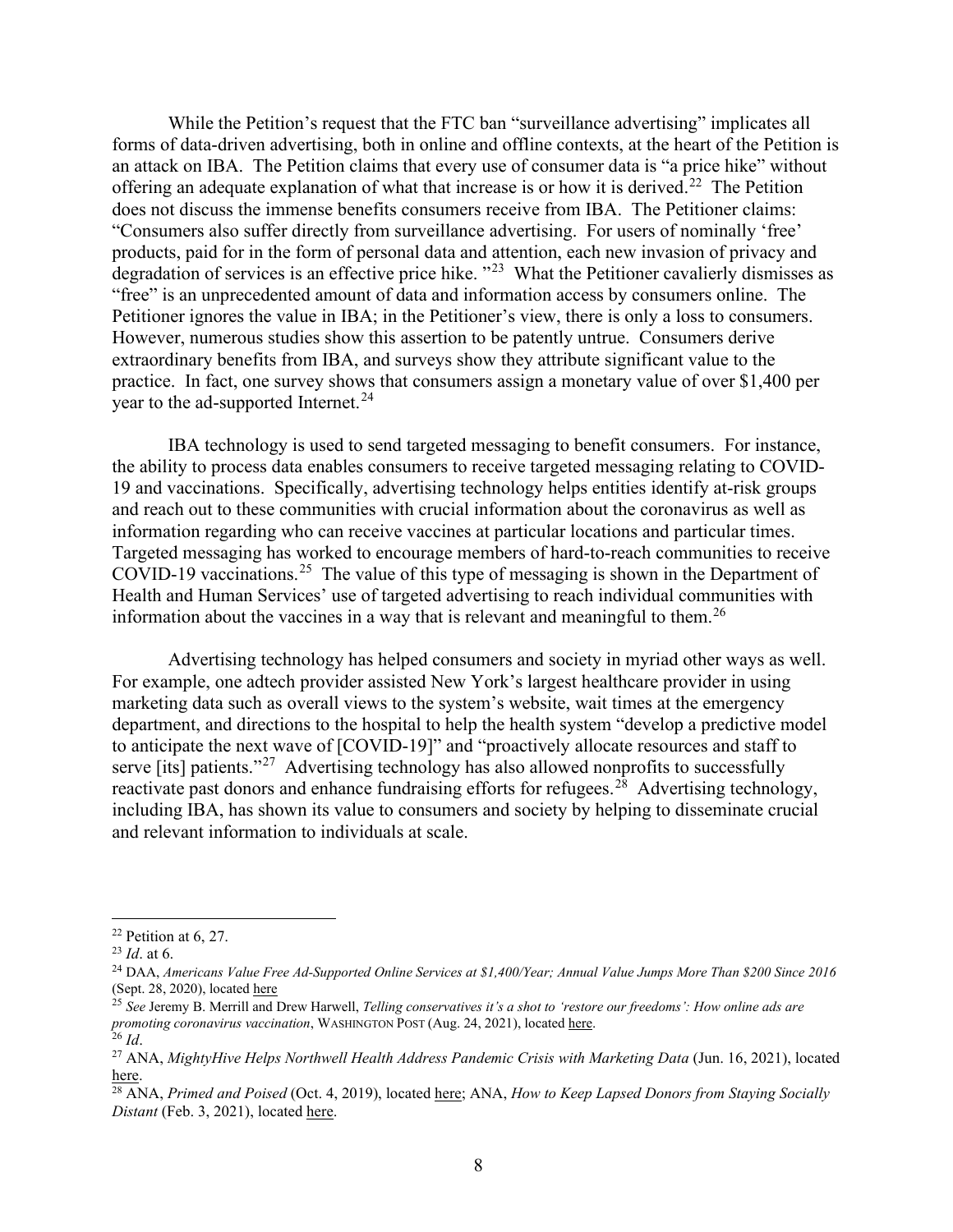#### *D. Consumers Appreciate the Ad-Supported Internet and Are Empowered to Opt Out of IBA*

Consumers of all income levels throughout the United States embrace the ad-supported Internet and use it to create value in their lives. Consumers are not harmed by IBA; in fact, research shows consumers are supportive of the practice. One study found that more than half of consumers (53 percent) desire relevant ads, and a significant majority (86 percent) desire tailored discounts for online products and services.<sup>[29](#page-8-0)</sup> Additionally, in a recent survey conducted by the Digital Advertising Alliance ("DAA"), 90 percent of surveyed consumers stated that free content was important to the overall value of the Internet, and 85 percent surveyed expressed a preference for the existing ad-supported model where most content is free, rather than a non-ad supported Internet where consumers must pay for most content.<sup>[30](#page-8-1)</sup> As the Commission has acknowledged in past comments concerning IBA practices, if a subscription-based model replaced the ad-based model, many consumers likely would not be able to afford access to, or would be reluctant to utilize, all of the information, products, and services they rely on today and that will become available in the future. $31$ 

Additionally, the Petition repeatedly makes the false claim that consumers are "trapped" and cannot avoid "surveillance advertising."<sup>32</sup> To the contrary, consumers can control IBA by opting-out of the practice. In states such as California, Virginia, and Colorado, laws will soon come into effect that allow residents to opt out of IBA.<sup>33</sup> In addition, self-regulatory frameworks such as the DAA Principles allow all consumers, regardless of their state of residency, to opt out of IBA, and these tools are recognized by the FTC as providing important consumer protections.<sup>[34](#page-8-5)</sup> The DAA Principles also require companies to be transparent with consumers regarding uses of data by providing relevant notices outside a privacy policy. Such notice is often provided through the well-recognized DAA Icon that offers easy access to consumer controls for IBA.<sup>35</sup> As a result, consumers are made well aware of IBA via the DAA Icon and can readily opt out of the practice through the DAA's tools. The DAA Principles have been widely implemented across the online advertising industry and are enforceable through longstanding and effective industry self-regulatory enforcement programs.

<span id="page-8-0"></span><sup>29</sup> Mark Sableman, Heather Shoenberger & Esther Thorson, *Consumer Attitudes Toward Relevant Online Behavioral Advertising: Crucial Evidence in the Data Privacy Debates* (2013), located at [https://www.thompsoncoburn.com/docs/default-source/Blog-documents/consumer-attitudes-toward-relevant-online-](https://www.thompsoncoburn.com/docs/default-source/Blog-documents/consumer-attitudes-toward-relevant-online-behavioral-advertising-crucial-evidence-in-the-data-privacy-debates.pdf?sfvrsn=86d44cea_0)

[behavioral-advertising-crucial-evidence-in-the-data-privacy-debates.pdf?sfvrsn=86d44cea\\_0.](https://www.thompsoncoburn.com/docs/default-source/Blog-documents/consumer-attitudes-toward-relevant-online-behavioral-advertising-crucial-evidence-in-the-data-privacy-debates.pdf?sfvrsn=86d44cea_0)

<span id="page-8-1"></span><sup>&</sup>lt;sup>30</sup> DAA, Americans Value Free Ad-Supported Online Services at \$1,400/Year; Annual Value Jumps More Than \$200 Since 2016 (Sept. 28, 2020), located [here.](https://digitaladvertisingalliance.org/press-release/americans-value-free-ad-supported-online-services-1400year-annual-value-jumps-more-200)

<span id="page-8-2"></span><sup>31</sup> Federal Trade Commission*, In re Developing the Administration's Approach to Consumer Privacy*, 15 (Nov. 13, 2018), located at [https://www.ftc.gov/system/files/documents/advocacy\\_documents/ftc-staff-comment-ntia](https://www.ftc.gov/system/files/documents/advocacy_documents/ftc-staff-comment-ntia-developing-administrations-approach-consumer-privacy/p195400_ftc_comment_to_ntia_112018.pdf)[developing-administrations-approach-consumer-privacy/p195400\\_ftc\\_comment\\_to\\_ntia\\_112018.pdf.](https://www.ftc.gov/system/files/documents/advocacy_documents/ftc-staff-comment-ntia-developing-administrations-approach-consumer-privacy/p195400_ftc_comment_to_ntia_112018.pdf)

<span id="page-8-3"></span><sup>32</sup> *Id*. at 20.

<span id="page-8-4"></span><sup>&</sup>lt;sup>33</sup> California Privacy Rights Act of 2020, Cal. Civ. Code § 1798.120; Virginia Consumer Data Protection Act, Va. Code Ann. § 59.1-573(A)(5); Colorado Privacy Act, Colo. Rev. Stat. § 6-1-1306(1)(a).

<span id="page-8-5"></span><sup>34</sup> DAA, *Self-Regulatory Principles for Online Behavioral Advertising* (Jul. 2009), located [here;](https://digitaladvertisingalliance.org/sites/aboutads/files/DAA_files/seven-principles-07-01-09.pdf) FTC, *Cross-Device Tracking, An FTC Staff Report* (Jan. 2017) at 11, located [here](https://www.ftc.gov/system/files/documents/reports/cross-device-tracking-federal-trade-commission-staff-report-january-2017/ftc_cross-device_tracking_report_1-23-17.pdf) ("FTC staff commends these self-regulatory efforts to improve transparency and choice in the cross device tracking space...DAA [has] taken steps to keep up with evolving technologies and provide important guidance to their members and the public. [Its] work has improved the level of consumer protection in the marketplace.")

<span id="page-8-6"></span><sup>35</sup> DAA, *New DAA-Commissioned Survey Shows 'AdChoices' Icon Recognition Has Grown to 82 Percent in 2021* (Jun. 3, 2021), located [here.](https://digitaladvertisingalliance.org/blog/new-daa-commissioned-survey-shows-%E2%80%98adchoices%E2%80%99-icon-recognition-has-grown-82-percent-2021)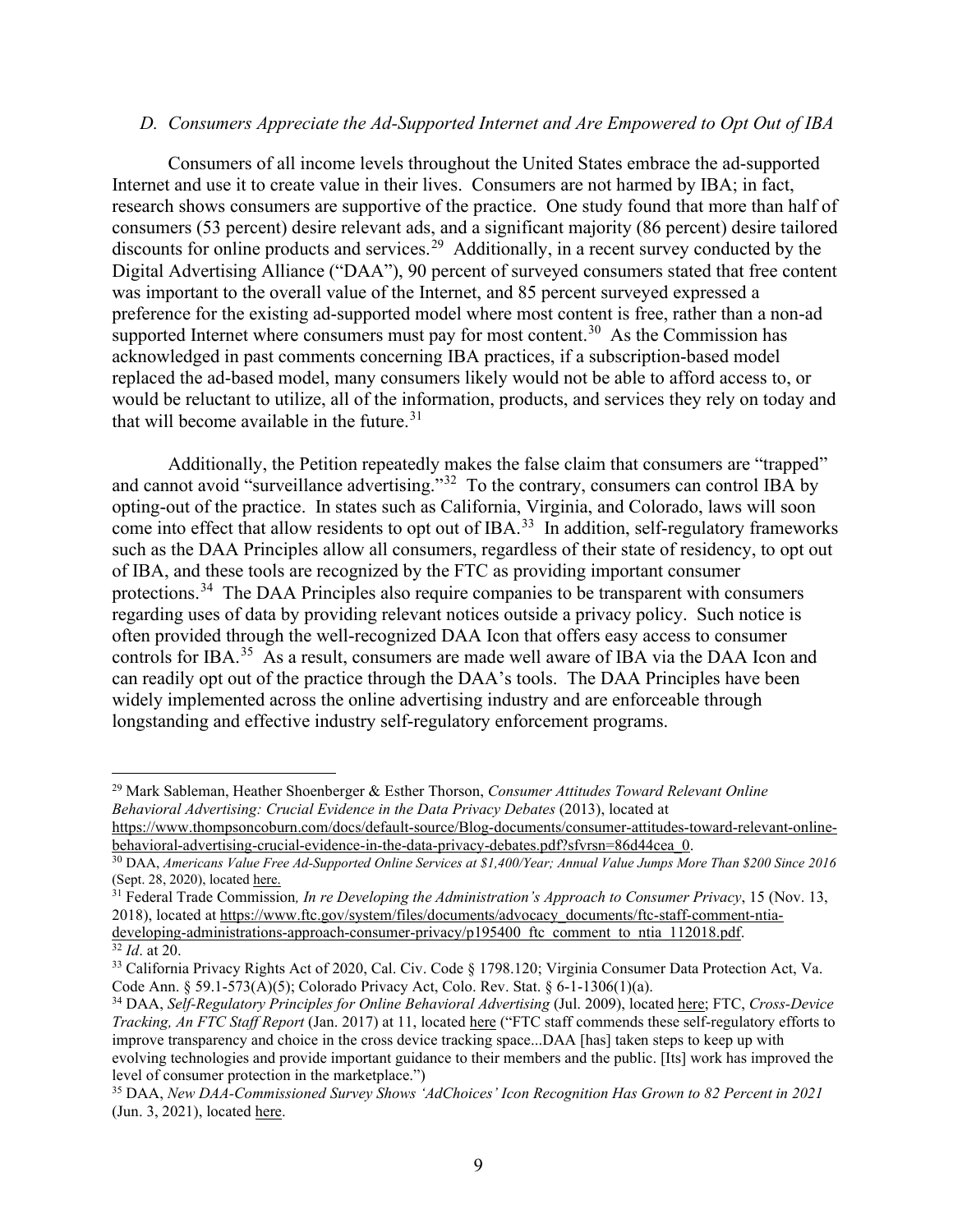Because U.S. consumers can opt out of IBA, a flat ban on the activity is not necessary. Consumers are empowered to take action to stop the practice if they do not want to allow companies to use data associated with them to present them with relevant content and advertisements, and it is clear that consumers value IBA and prefer it to less relevant advertising. Consumers understand, value, and can control IBA practices. No concrete harms have been presented by the Petition that counterweigh the benefits consumers receive. A ban is also not necessary to further competition. For example, more than 100 companies participate in the DAA's choice tools across different advertising channels.<sup>36</sup> All of these companies compete in the IBA marketplace. There is no lack of competition that supports this proposed ban.

### *E. Data-Driven Advertising Is Pro-Competition and Supports a Vibrant Ecosystem of Companies of All Sizes*

Although the Petition acutely focuses on three companies in the marketplace, a flourishing ecosystem of companies competing in the data-driven advertising industry in fact exists. Data-driven advertising helps the new companies of today develop into the sophisticated, larger enterprises of the future that lend value to everyday Americans' lives. Many different kinds of companies of various sizes, from publishers of popular websites and small bloggers to third party ad tech companies and marketing services providers, engage in IBA and other datadriven advertising techniques to reach individuals with relevant messaging. Third-party companies assist first-party companies looking to activate their data to reach consumers more efficiently; first-party companies rely on data-driven advertising to maximize their advertising spend; and consumers benefit from the overall practice, as they receive more relevant advertisements and broad access to information online as a result of the activity. All of this fosters a competitive environment.

The Petition claims that the use of "surveillance advertising" creates insurmountable barriers of entry and degradation of competition. However, the overwhelming majority of the companies that leverage data-driven advertising are not large platforms or market behemoths; to the contrary, they are new, small, and mid-size businesses that use, facilitate, and depend on data-driven advertising to reach their target markets and generate value. One of the Petition's greatest failings is its lack of recognition that an inability to use data-driven advertising might have significant anti-competitive effects. For new entrants or companies with weaker market share, and therefore less first-party data, the ability to compete would be substantially reduced if they cannot use data-driven advertisements to find an audience.

The existence of a wide variety of companies that engage in and benefit from data-driven advertising shows the practice can serve to promote competition rather than hinder it in the way the Petition suggests. Large market players are not the only companies that engage in or benefit from data-driven advertising. IBA in particular creates lower barriers to entry for new market entrants, reduces small business costs, and facilitates start ups' ability to access markets. As a result, modern digital advertising is actually a fundamental driver of competition. It particularly empowers small businesses by enabling them to compete where costs would otherwise hinder their market entry. This leads to a greater diversity of online companies, products, and services, from which consumers gain value.

<span id="page-9-0"></span><sup>36</sup> DAA, *DAA Participating Companies & Organizations,* located [here.](https://digitaladvertisingalliance.org/participating)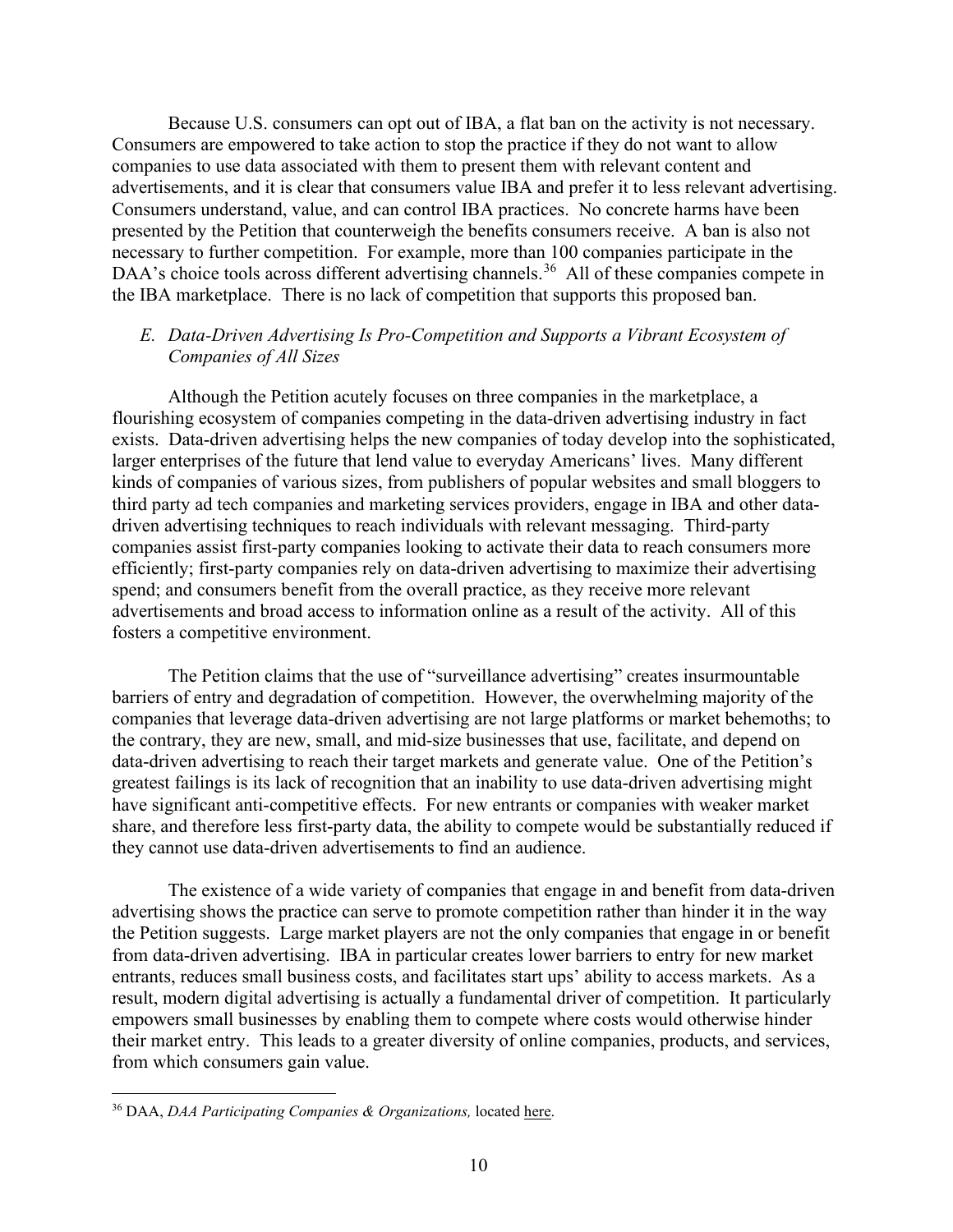Although online publishers of all sizes rely on data-driven advertising, smaller websites depend on IBA for a significantly greater portion of their advertising revenue.<sup>37</sup> IBA specifically helps small and mid-size businesses personalize their marketing, connect with the right customer segment, and therefore increase sales. One survey found that 74% of small and mid-size businesses using IBA reported that personalized advertising was "important to the success of their business."<sup>38</sup> In addition, the same study showed that, by engaging with their customers through personalized ads, small and mid-sized businesses can increase overseas sales by diversifying their customer base beyond their own home location, thereby making them more resilient to local demand shocks.<sup>[39](#page-10-2)</sup>

A regulation that flatly bans data-driven advertising, including IBA, would not only impact the companies explicitly named in the Petition, but more ominously also would impact myriad other small, medium, and large companies as well as individuals employed by those companies. One report that analyzed the potential impacts of a ban on IBA in the European Union found that such a ban "would reduce the  $\epsilon$ 16 billion of spending on data-driven ads in the EU, threatening about  $\epsilon$ 6 billion of advertising income for app developers. As a result, European consumers would face the prospect of a radically different Internet: more ads that are less relevant, lower quality online content and services, and more paywalls."[40](#page-10-3) The FTC should therefore not take steps to ban the practice, as doing so would actually hinder competition and harm businesses, the economy, and consumers.

## *F. The Petitioner's Proposed Regulations Would Deprive Consumers of a Variety of Options for Products and Services and Would Give Established Businesses a Competitive Advantage*

The regulations the Petitioner proposes, including a ban on "using personal data for the purpose of delivering advertisements" and the "more restrained" version of prohibiting "the sharing or use of personal data to target advertisements at users as they traverse the internet" are exceedingly broad and would impede rather than advance a healthy competitive marketplace.<sup>[41](#page-10-4)</sup> As discussed above, many companies that use data-driven advertising to reach audiences and compete would lose a crucial method of making contact with existing and new customers. In turn, consumers' access to products and services would be constrained; consumers would lose the benefit of receiving advertisements and messages from a wide variety of companies in the business community. Only the companies that can afford to reach customers through other means would be able to survive and thrive in the economy if data-driven advertising is subject to restrictions akin to the proposed regulations articulated in the Petition. The Petition specifically points to a small handful of entities as the culprits for the bad practices that it says should be outlawed under UMC rulemaking, but the proposed ban would impact *all entities* that engage in data-driven advertising. The result of such a ban would, contrary to the Petition's stated aims,

<span id="page-10-0"></span><sup>37</sup> Digital Advertising Alliance, *Study: Online Ad Value Spikes When Data Is Used to Boost Relevance* (Feb. 10, 2014), located [here.](https://digitaladvertisingalliance.org/press-release/study-online-ad-value-spikes-when-data-used-boost-relevance) 38 Deloitte*, Dynamic Markets: Unlocking small business innovation and growth through the rise of the personalized*

<span id="page-10-1"></span>*economy* at 2 (May 2021).

<span id="page-10-2"></span><sup>39</sup> *Id.* at 23.

<span id="page-10-3"></span><sup>40</sup> Center for Data Innovation, *The Value of Personalized Advertising In Europe* (Nov. 22, 2021), located [here.](https://www2.datainnovation.org/2021-value-personalized-ads-europe.pdf)

<span id="page-10-4"></span><sup>&</sup>lt;sup>41</sup> Petition at 60, 62.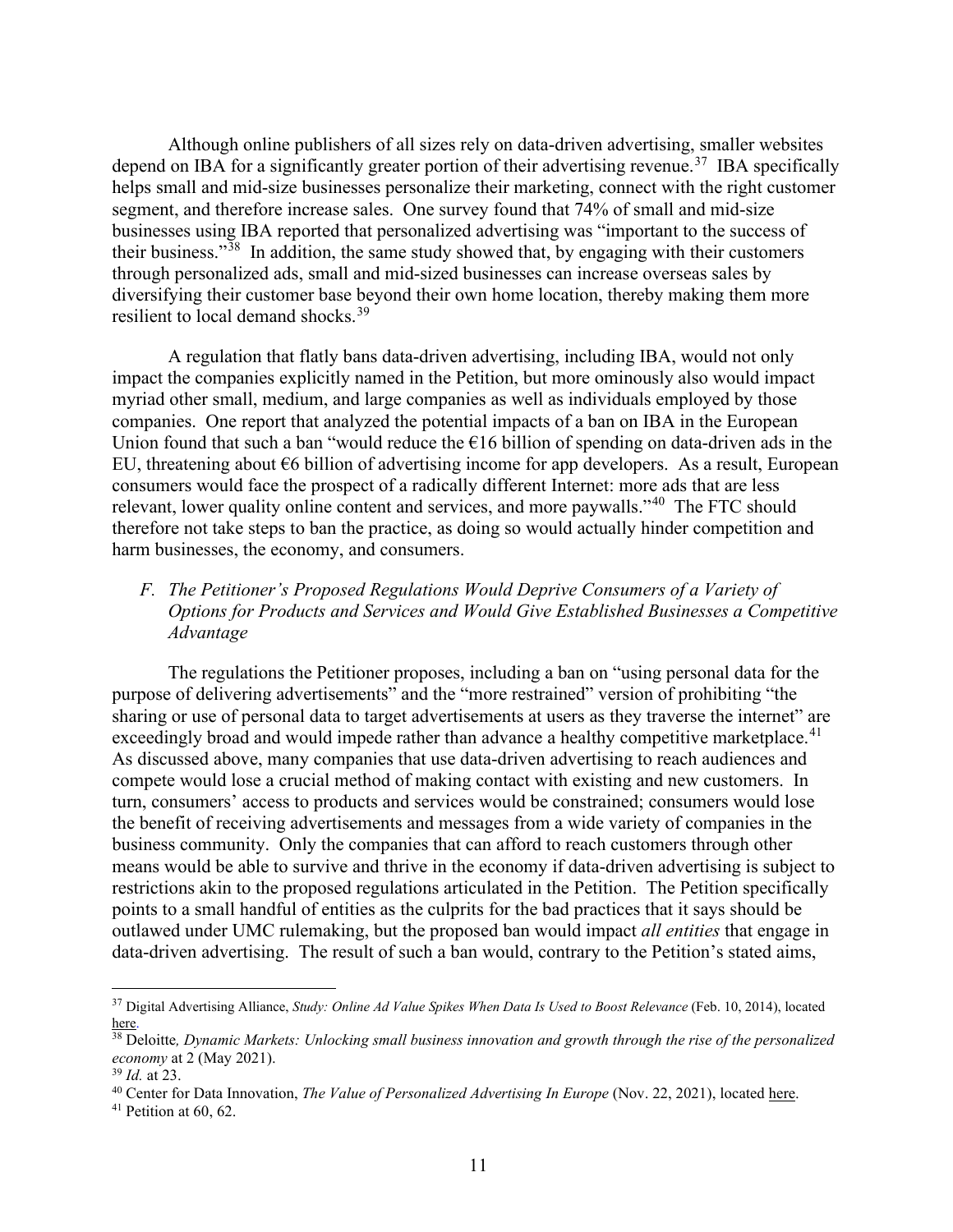leave larger companies that engage in data-driven advertising with an inherent advantage over their smaller business counterparts, thereby impeding competition rather than fostering it.

#### **II. The Commission Does Not Have Clear Authority to Promulgate a Rule Banning "Surveillance Advertising" Under Its UMC Authority**

The Petition raises significant issues regarding the proposed use of FTC UMC rulemaking authority to achieve the goal of preventing anticompetitive conduct. The Petition does not analyze or consider how antitrust enforcement presently works to address competition issues. Instead, it summarily dismisses antitrust solutions and enforcement as "too slow and too narrowly focused," and it uses that broad assertion to arrive at the conclusion that a UMC rulemaking is required.<sup>[42](#page-11-0)</sup> In doing so, the Petition proves too much, because it rests on the premise that antitrust adjudication and enforcement efforts can never serve as an effective form of deterrence for the anticompetitive conduct alleged in the Petition. However, the FTC is currently pursuing actions against some of the companies named in the Petition, and FTC consent orders can be used to prevent or deter undesired conduct. The Commission therefore already has effective, more targeted tools at its disposal to address the Petition's alleged competition concerns without issuing a sweeping and economy-shattering UMC rule banning data-driven advertising—a UMC rule that the FTC has questionable authority to promulgate, as discussed below.

The Petition asserts that the FTC may issue a regulation to ban "surveillance advertising" as a UMC pursuant to its authority under Section 6 of the FTC Act.<sup>[43](#page-11-1)</sup> However, it is not a matter of settled law that a UMC rule would withstand judicial review. While there a single court ruling from nearly half a century ago that states the FTC can issue rules under the Administrative Procedure Act ("APA") under its FTC Act Section 6 authority,<sup>[44](#page-11-2)</sup> the FTC has used such authority only once in its more than 100-year history, and Congress's subsequent express grants of authority to the FTC to issue rules suggest that a modern-day court may not uphold the Commission's ability to promulgate broad UMC rules pursuant to Section 6 of the FTC Act.

The 1973 decision affirming the FTC's Section 6 authority to promulgate broad UMC rules rests on an uncertain foundation.<sup>[45](#page-11-3)</sup> Since the 1973 decision, Congress has repeatedly and explicitly given the FTC APA notice and comment rulemaking authority through specific statutory directives, such as those in the Children's Online Privacy Protection Act and the Telemarketing and Consumer Fraud and Abuse Prevention Act.[46](#page-11-4) Congress has not, however, granted the FTC rulemaking powers relating to its broad Section 5 authority to prohibit unfair or deceptive acts or practices, nor has it clarified the Commission's alleged rulemaking authority under Section 6 of the FTC Act. Instead, Congress provided the FTC explicit rulemaking authority for unfair and deceptive acts and practices under the Magnuson-Moss Warranty Act, which set forth detailed procedures and guardrails for rulemaking under the FTC's Section 18

<span id="page-11-0"></span><sup>42</sup> Petition at 59.

<span id="page-11-1"></span><sup>43</sup> Petition at 8-10.

<span id="page-11-2"></span><sup>44</sup> *National Petroleum Refiners Association v. FTC*, 482 F. 2d 672 (D.C. Cir, 1973).

<span id="page-11-3"></span><sup>45</sup> *See generally* Maureen K. Ohlhausen & James Rill, *Pushing the Limits? A Primer on FTC Competition*

*Rulemaking*, U.S. CHAMBER OF COMMERCE (Aug. 12, 2021) (hereinafter, Chamber 2021).

<span id="page-11-4"></span><sup>46</sup> Children's Online Privacy Protection Act, 15 U.S.C. § 6502; Telemarketing and Consumer Fraud and Abuse Prevention Act 15 U.S.C. § 6102.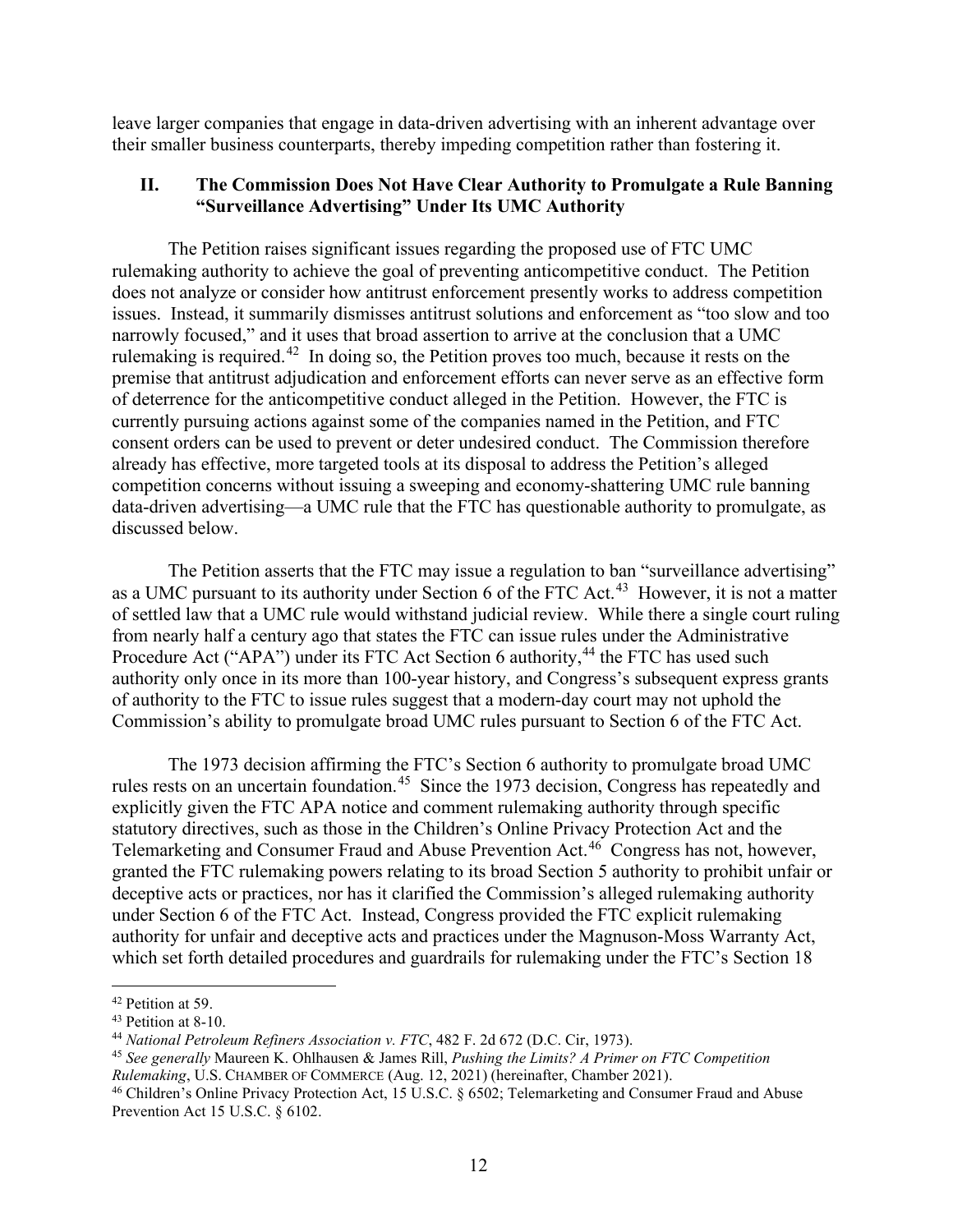authority. Congress has made no similar grant of UMC rulemaking authority, instead choosing to empower the FTC to undertake only case-by-case administrative adjudication of competition cases to shape the law.

Moreover, the FTC has asserted its supposed authority to issue regulations under its Section 6 authority just once (in 1968) by issuing rules related to discriminatory practices in the clothing industry.<sup>[47](#page-12-0)</sup> Notably, the FTC did not issue additional UMC rules after the 1973 case upholding such rulemaking authority. The lack of FTC UMC rules post-1968 and the approximately 50-year history of Congressional delegations of specific rulemaking power to the Commission reveals the shaking foundation upon which the alleged authority to promulgate broad UMC rules to ban data-driven advertising subject to Section 6 of the FTC Act rests. Also, as noted earlier, there are strong reasons to believe that the proposed rule suggested by the Petitioner would require the FTC to take actions that would violate the First Amendment protection of commercial free speech. In short, a UMC rule banning "surveillance advertising" would inevitably be courting various legal challenges.

# **III. The Petition Lacks Transparency, and While Purportedly Made in an Effort to Prevent UMC, the Petition May in Actuality Further the Petitioner's Own Competition Interests**

The FTC's own rules regarding petitions require petitioners to explain "how the petitioner's interests would be affected by the requested action."[48](#page-12-1) The Petition sets forth a section to this effect that amounts to just one single sentence noting that the Petitioner is a nonprofit organization.[49](#page-12-2) This disclosure does not shed any light on the interests of Accountable Tech, the entity behind the Petition for rulemaking, or how its interests would be impacted by the requested rulemaking. The lack of a clear designation of the Petitioner's interests could result in the Commission initiating a rulemaking proceeding based on a request from entities or individuals who may in fact have anticompetitive motives for drafting and submitting the Petition.

When the FTC updated its Rules of Practice to add more requirements surrounding the petition process, it did so in the name of increasing "public participation and accountability around the work of the FTC."[50](#page-12-3) After those updates to the Rules of Practice were made effective, then-Commissioner Rohit Chopra applauded the FTC for revising the rules specifically because the revisions were intended to provide better clarity on who is backing rulemaking requests made through the petition process.<sup>51</sup> However, the Petition's cursory and uninformative statements provide neither clarity nor accountability in the proposed rulemaking.

In similar contexts, federal government bodies impose disclosure requirements on petitioners to foster transparency and accountability. For example, the Supreme Court requires

<span id="page-12-0"></span><sup>47</sup> Discriminatory Practices in Men's and Boys' Tailored Clothing Industry, 16 C.F.R. Part 412 (1968).

<span id="page-12-1"></span> $48$  16 C.F.R.  $\S$  1.31(b)(1).

<span id="page-12-2"></span><sup>&</sup>lt;sup>49</sup> Petition at 3.

<span id="page-12-3"></span><sup>50</sup> FTC, Press Release, *FTC Opens Rulemaking Petition Process, Promoting Public Participation and Accountability* (Sept. 15, 2021), located [here.](https://www.ftc.gov/news-events/press-releases/2021/09/ftc-opens-rulemaking-petition-process-promoting-public)

<span id="page-12-4"></span><sup>51</sup> *See* FTC, *Prepared Remarks of Commissioner Rohit Chopra Regarding New Procedures to Ensure the Right to Petition the FTC* (Sept. 15, 2021), located [here.](https://www.ftc.gov/system/files/documents/public_statements/1596344/p072104choprastatementpetitionrulemaking.pdf)